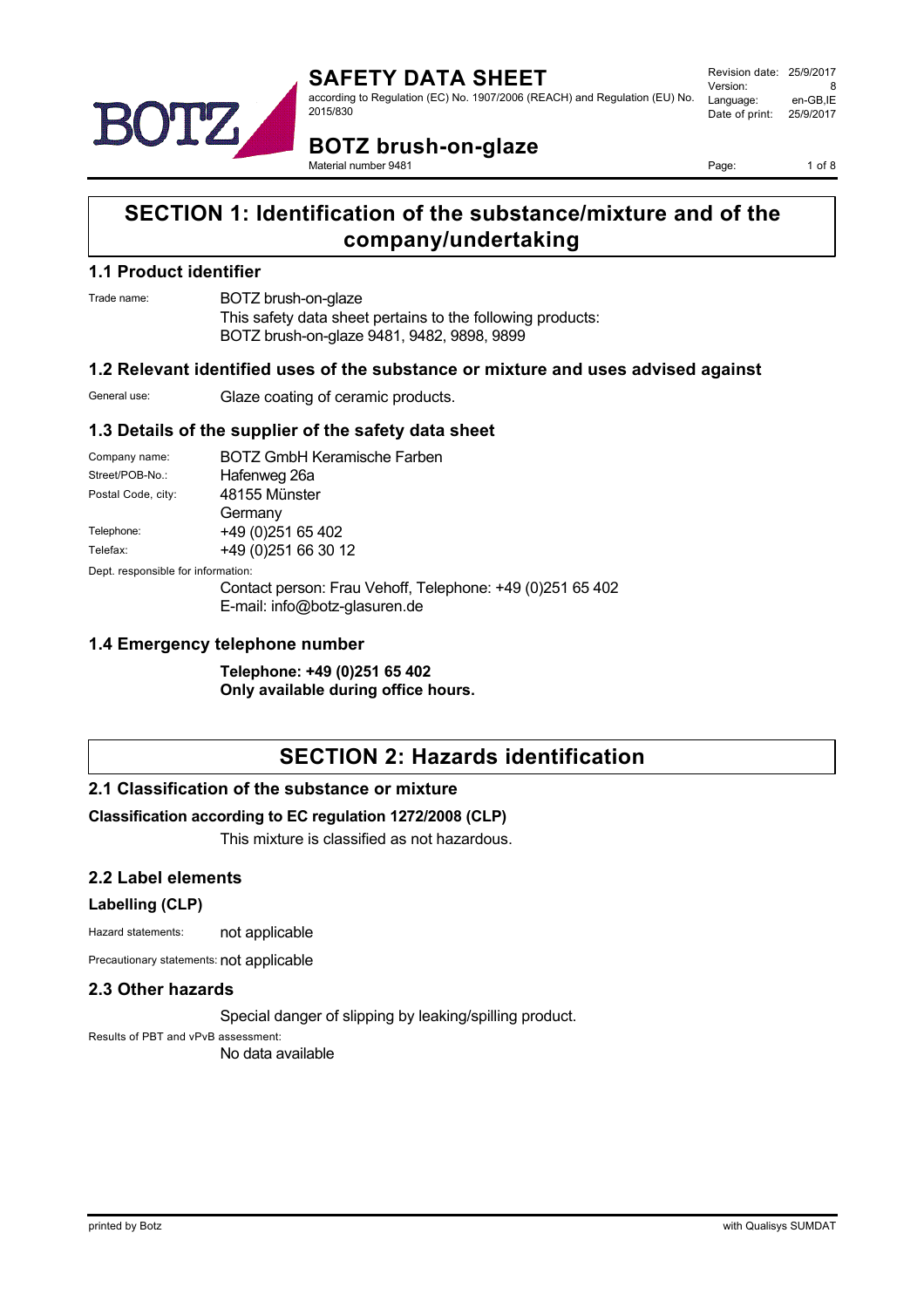

**BOTZ brush-on-glaze** Material number 9481

Page: 2 of 8

## **SECTION 3: Composition / information on ingredients**

#### 3.1 Substances: not applicable

#### **3.2 Mixtures**

Chemical characterisation: Mineral compound, milled glass, solvent-free acrylic binder.

Hazardous ingredients:

| Ingredient                       | Designation      | Content  | Classification      |
|----------------------------------|------------------|----------|---------------------|
| EC No. 208-167-3<br>CAS 513-77-9 | Barium carbonate | $< 5 \%$ | Acute Tox. 4; H302. |

Full text of H- and EUH-statements: see section 16.

## **SECTION 4: First aid measures**

#### **4.1 Description of first aid measures**

- In case of inhalation: During the firing process: In case of inhalation of decomposition products, affected person should be moved into fresh air and kept still. Seek medical treatment in case of troubles.
- Following skin contact: Remove residues with soap and water. In case of skin irritation, consult a physician.

After eye contact: With eyelids open, wash out eyes for several minutes under flowing water. In case of troubles or persistent symptoms, consult an opthalmologist.

After swallowing: Rinse mouth with water. Seek medical treatment in case of troubles.

#### **4.2 Most important symptoms and effects, both acute and delayed**

No data available

#### **4.3 Indication of any immediate medical attention and special treatment needed**

Treat symptomatically.

## **SECTION 5: Firefighting measures**

#### **5.1 Extinguishing media**

Suitable extinguishing media:

Product is non-combustible. Extinguishing materials should therefore be selected according to surroundings.

Extinguishing media which must not be used for safety reasons:

Full water jet

#### **5.2 Special hazards arising from the substance or mixture**

In case of strong heating partially formation of carbon monoxide and carbon dioxide.

### **5.3 Advice for firefighters**

Special protective equipment for firefighters:

Wear a self-contained breathing apparatus and chemical protective clothing.

#### Additional information: Hazchem-Code: -

Cool endangered containers with water spray and, if possible, remove from danger zone. Use water spray jet to knock down vapours. Do not breathe fumes. Do not allow fire water to penetrate into surface or ground water.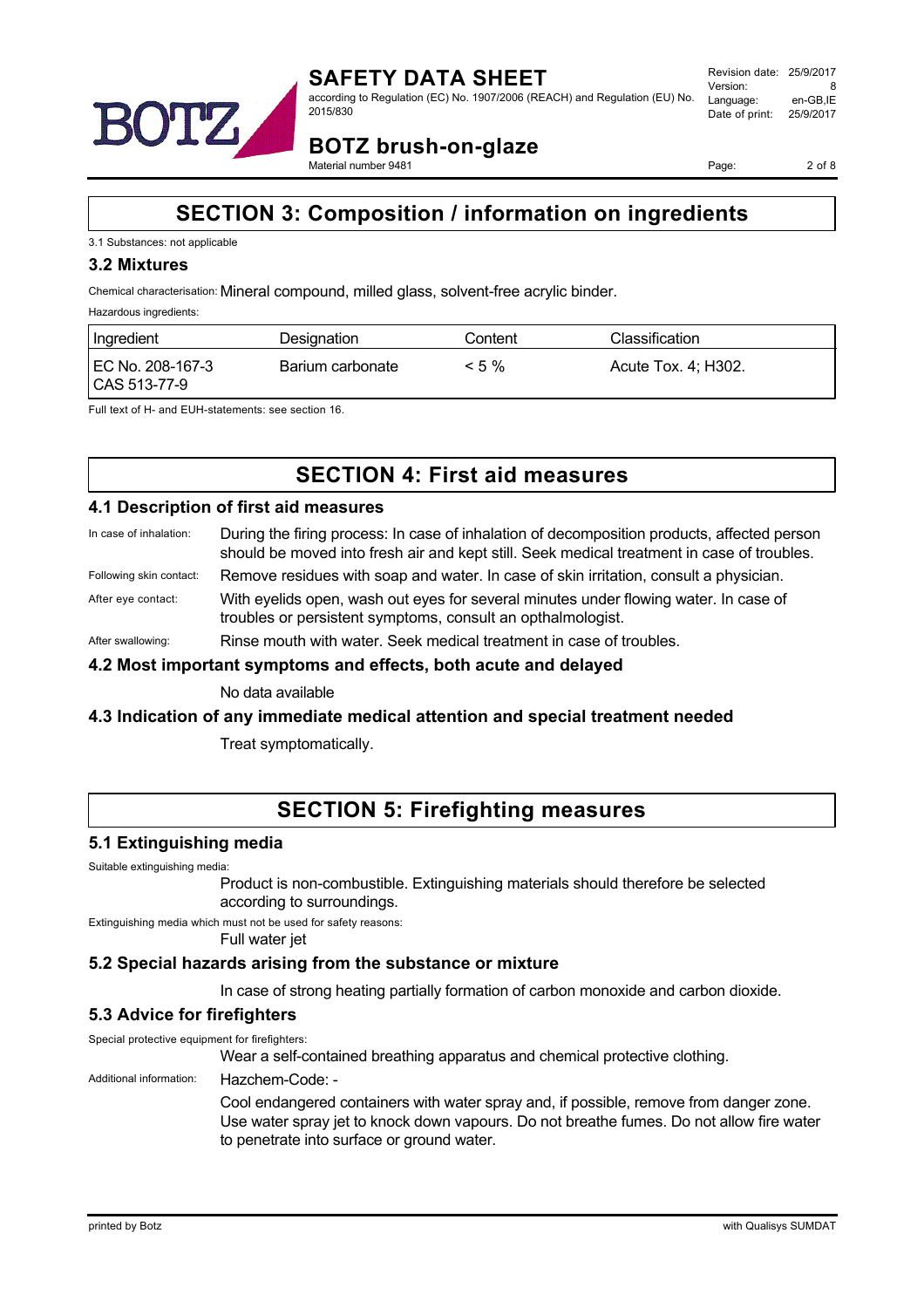

Revision date: 25/9/2017 Version: 8<br>Language: en-GB IE Language: Date of print: 25/9/2017



**BOTZ brush-on-glaze**

Material number 9481

Page: 3 of 8

## **SECTION 6: Accidental release measures**

#### **6.1 Personal precautions, protective equipment and emergency procedures**

Avoid contact with skin, eyes, and clothing. Wear suitable protective clothing. Ensure adequate ventilation, especially in confined areas.

#### **6.2 Environmental precautions**

Do not allow to penetrate into soil, waterbodies or drains.

#### **6.3 Methods and material for containment and cleaning up**

Take up mechanically, placing in appropriate containers for disposal.

Additional information: Special danger of slipping by leaking/spilling product.

#### **6.4 Reference to other sections**

Refer additionally to section 8 and 13.

# **SECTION 7: Handling and storage**

#### **7.1 Precautions for safe handling**

Advices on safe handling: During the glazing process:

Avoid contact with skin, eyes, and clothing. When using do not eat, drink or smoke.

Wash hands before breaks and immediateley after using the product.

When using the materials do not leave children unattended.

If necessary: Wear suitable protective clothing.

During the firing process: Air the room. Lead burning waste gases outside directly if possible.

Precautions against fire and explosion:

Take standard precautions to prevent fire.

### **7.2 Conditions for safe storage, including any incompatibilities**

Requirements for storerooms and containers:

Keep container tightly closed. Do not dry up the product. Do not drop, drag or bang the container. Store out of the reach of children.

storage temperature: Store at room temperature. Protect from frost and exposure to sun.

Hints on joint storage: Keep away from food and drinks.

### **7.3 Specific end use(s)**

Glaze coating of ceramic products.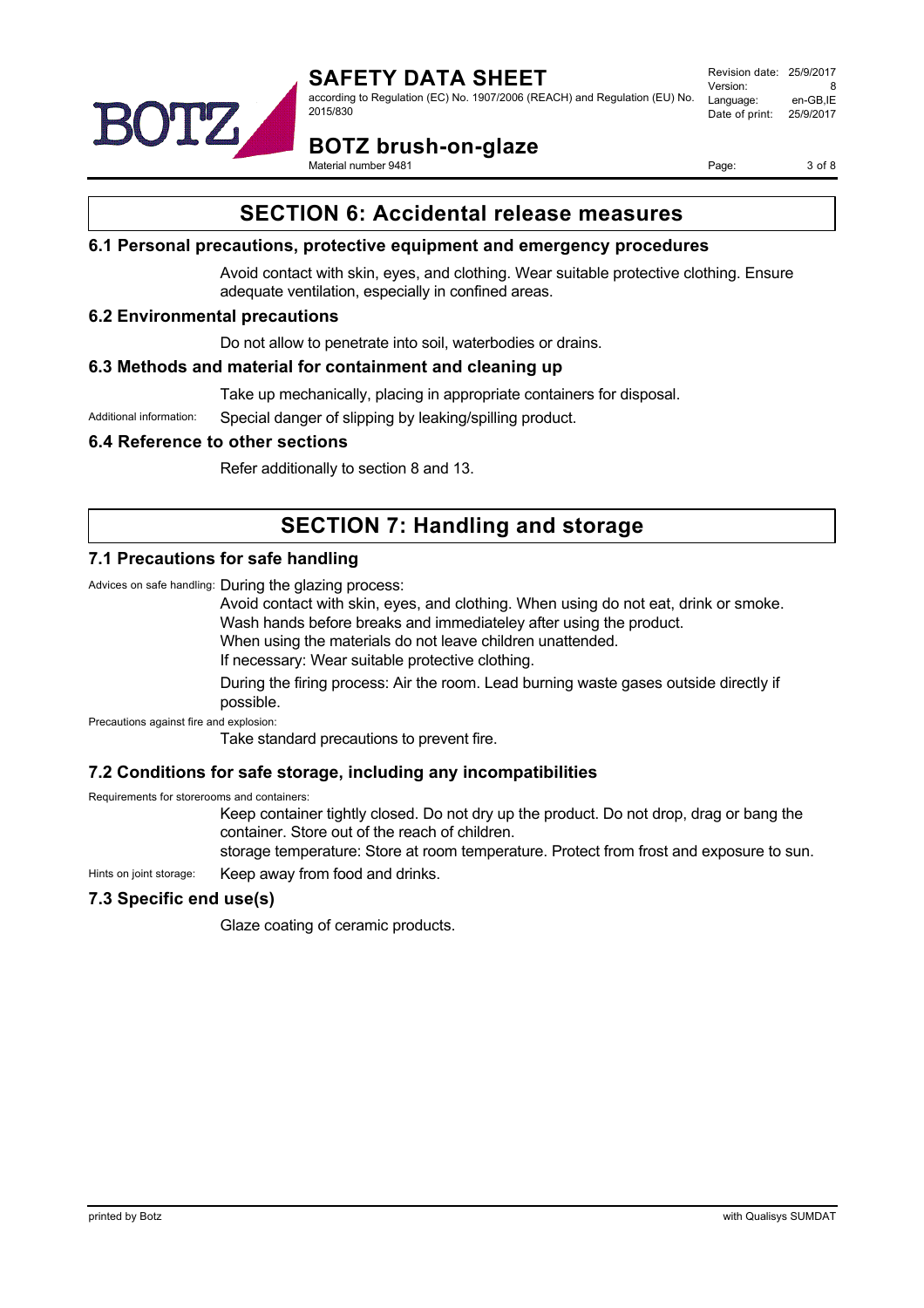

Revision date: 25/9/2017 Version: 8<br>Language: en-GB.IE Language: Date of print: 25/9/2017

**BOTZ brush-on-glaze** Material number 9481

Page: 4 of 8

# **SECTION 8: Exposure controls/personal protection**

#### **8.1 Control parameters**

Occupational exposure limit values:

|                 | CAS No. Designation | Type                          | Limit value                                                              |
|-----------------|---------------------|-------------------------------|--------------------------------------------------------------------------|
| 513-77-9 Barium | carbonate           | Europe: IOELV: TWA            | $0.5$ mg/m <sup>3</sup><br>(compounds, soluble; calculated as Ba)        |
|                 |                     | <b>Great Britain: WEL-TWA</b> | $0.5 \text{ mg/m}^3$<br>(barium compounds, soluble, calculated<br>as Ba) |
|                 |                     | Ireland: 8 hours              | $0.5$ mg/m <sup>3</sup><br>compounds, soluble; calculated as Ba          |

Additional information: Barium carbonate is embedded in the product and not available as respirable dusts.

#### **8.2 Exposure controls**

When using this product, a well-functioning exhaust ventilation of the furnace gases and ample ventilation of the workrooms are recommended.

#### **Personal protection equipment**

#### **Occupational exposure controls**

| Respiratory protection:                  | During the firing process: Respiratory protection is not necessary if room is well ventilated.                                                                                                                 |  |
|------------------------------------------|----------------------------------------------------------------------------------------------------------------------------------------------------------------------------------------------------------------|--|
| Hand protection:                         | If necessary: Wear suitable gloves.                                                                                                                                                                            |  |
| Eye protection:                          | Risk of splashes: Tightly sealed goggles according to EN 166.                                                                                                                                                  |  |
| Body protection:                         | Recommendation: protective apron.                                                                                                                                                                              |  |
| General protection and hygiene measures: |                                                                                                                                                                                                                |  |
|                                          | Avoid contact with skin, eyes, and clothing. Provide a conveniently located eye rinse<br>station. Wash hands before breaks and immediateley after using the product. When using<br>do not eat, drink or smoke. |  |

### **SECTION 9: Physical and chemical properties**

#### **9.1 Information on basic physical and chemical properties**

| Appearance:                              | Form: liquid / pasty (thixotropic)<br>Colour: various colours |
|------------------------------------------|---------------------------------------------------------------|
| Odour:                                   | almost odourless                                              |
| Odour threshold:                         | No data available                                             |
| pH value:                                | 8 - 10                                                        |
| Melting point/freezing point:            | No data available                                             |
| Initial boiling point and boiling range: | No data available                                             |
| Flash point/flash point range:           | No data available                                             |
| Evaporation rate:                        | No data available                                             |
| Flammability:                            | No data available                                             |
| Explosion limits:                        | No data available                                             |
| Vapour pressure:                         | No data available                                             |
| Vapour density:                          | No data available                                             |
| Density:                                 | No data available                                             |
|                                          |                                                               |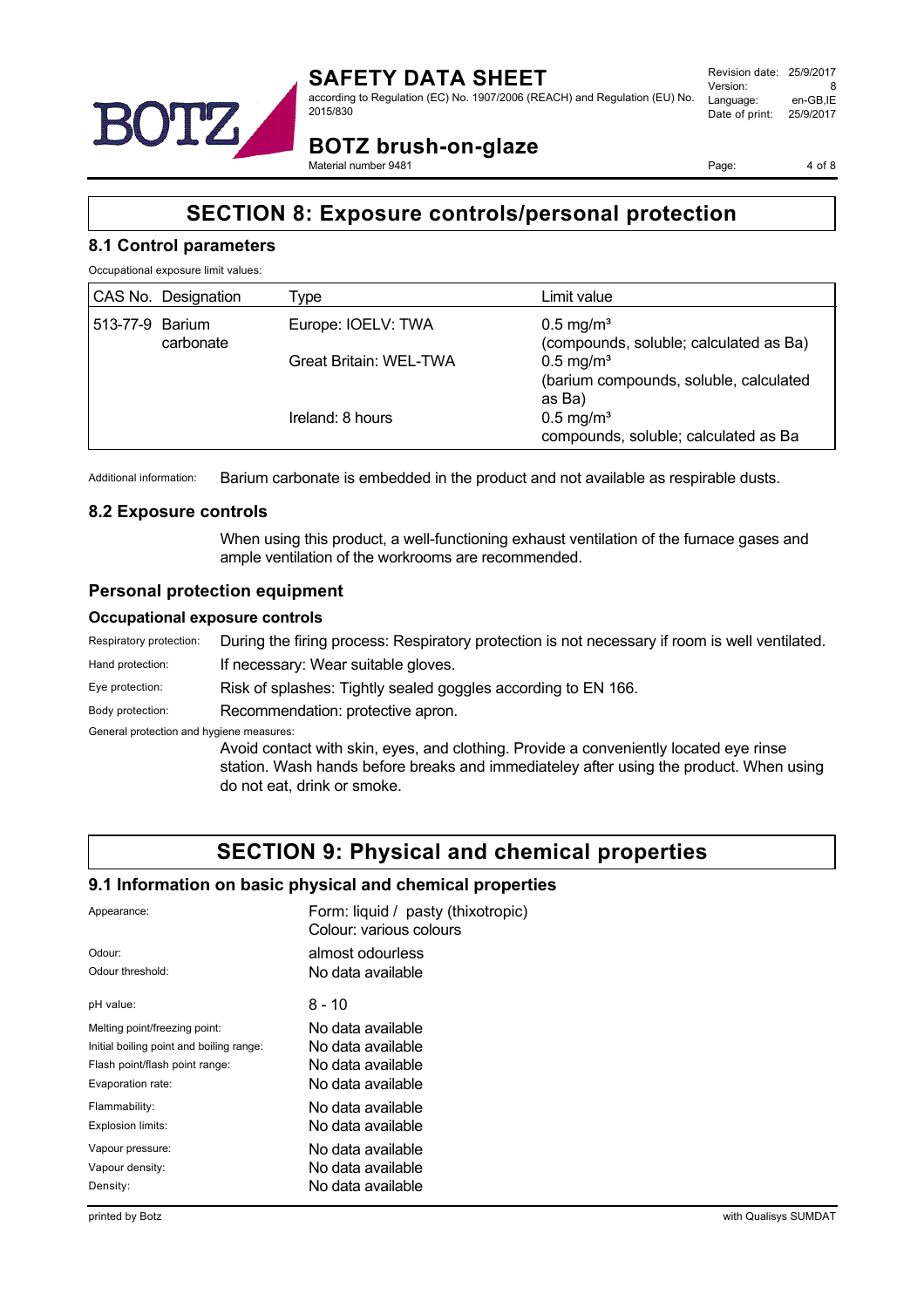

according to Regulation (EC) No. 1907/2006 (REACH) and Regulation (EU) No. 2015/830

| Revision date: 25/9/2017 |           |
|--------------------------|-----------|
| Version:                 | 8         |
| Language:                | en-GB.IE  |
| Date of print:           | 25/9/2017 |
|                          |           |

Page: 5 of 8

# **BOTZ brush-on-glaze**

Material number 9481

Water solubility:

Auto-ignition temperature: Decomposition temperature: Viscosity, kinematic:

Partition coefficient: n-octanol/water:

| dispersible       |  |
|-------------------|--|
| No data available |  |
| No data available |  |
| No data available |  |
| No data available |  |

# **9.2 Other information**

Additional information: No data available

## **SECTION 10: Stability and reactivity**

#### **10.1 Reactivity**

Refer to 10.3

Explosive properties: No data available Oxidizing characteristics: No data available

#### **10.2 Chemical stability**

Stable under recommended storage conditions.

#### **10.3 Possibility of hazardous reactions**

No dangerous reactions are known.

#### **10.4 Conditions to avoid**

Do not dry up the product.

#### **10.5 Incompatible materials**

No data available

#### **10.6 Hazardous decomposition products**

In case of strong heating partially formation of carbon monoxide and carbon dioxide Thermal decomposition: No data available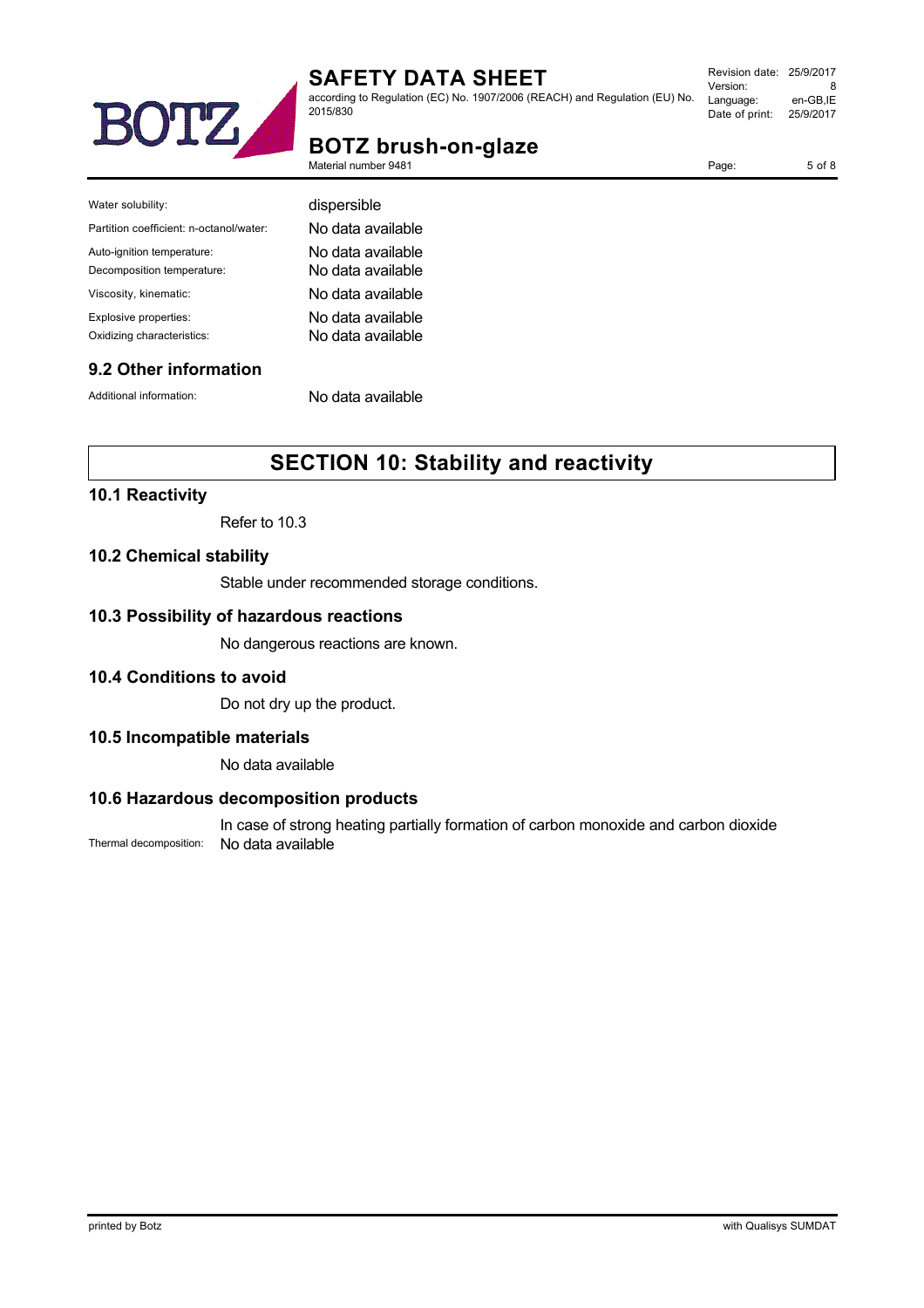

according to Regulation (EC) No. 1907/2006 (REACH) and Regulation (EU) No. 2015/830

Revision date: 25/9/2017 Version: 8<br>Language: en-GB.IE Language: Date of print: 25/9/2017

**BOTZ brush-on-glaze**

Material number 9481

Page: 6 of 8

**SECTION 11: Toxicological information**

### **11.1 Information on toxicological effects**

| Toxicological effects: | Acute toxicity (oral): Lack of data.                                                  |
|------------------------|---------------------------------------------------------------------------------------|
|                        | Acute toxicity (dermal): Lack of data.                                                |
|                        | Acute toxicity (inhalative): Lack of data.                                            |
|                        | Skin corrosion/irritation: Lack of data.                                              |
|                        | Eye damage/irritation: Lack of data.                                                  |
|                        | Sensitisation to the respiratory tract: Lack of data.                                 |
|                        | Skin sensitisation: Lack of data.                                                     |
|                        | Germ cell mutagenicity/Genotoxicity: Lack of data.                                    |
|                        | Carcinogenicity: Lack of data.                                                        |
|                        | Reproductive toxicity: Lack of data.                                                  |
|                        | Effects on or via lactation: Lack of data.                                            |
|                        | Specific target organ toxicity (single exposure): Lack of data.                       |
|                        | Specific target organ toxicity (repeated exposure): Lack of data.                     |
|                        | Aspiration hazard: Lack of data.                                                      |
| Other information:     | The product is harmless by proper handling and according to the terms of application. |

## **SECTION 12: Ecological information**

#### **12.1 Toxicity**

Further details: No data available

#### **12.2 Persistence and degradability**

Further details: Due to its low solubility in water the product is almost completely mechanically separated in biological sewage plants.

#### **12.3 Bioaccumulative potential**

Partition coefficient: n-octanol/water:

No data available

#### **12.4 Mobility in soil**

No data available

#### **12.5 Results of PBT and vPvB assessment**

No data available

#### **12.6 Other adverse effects**

General information: Do not allow to enter into ground-water, surface water or drains.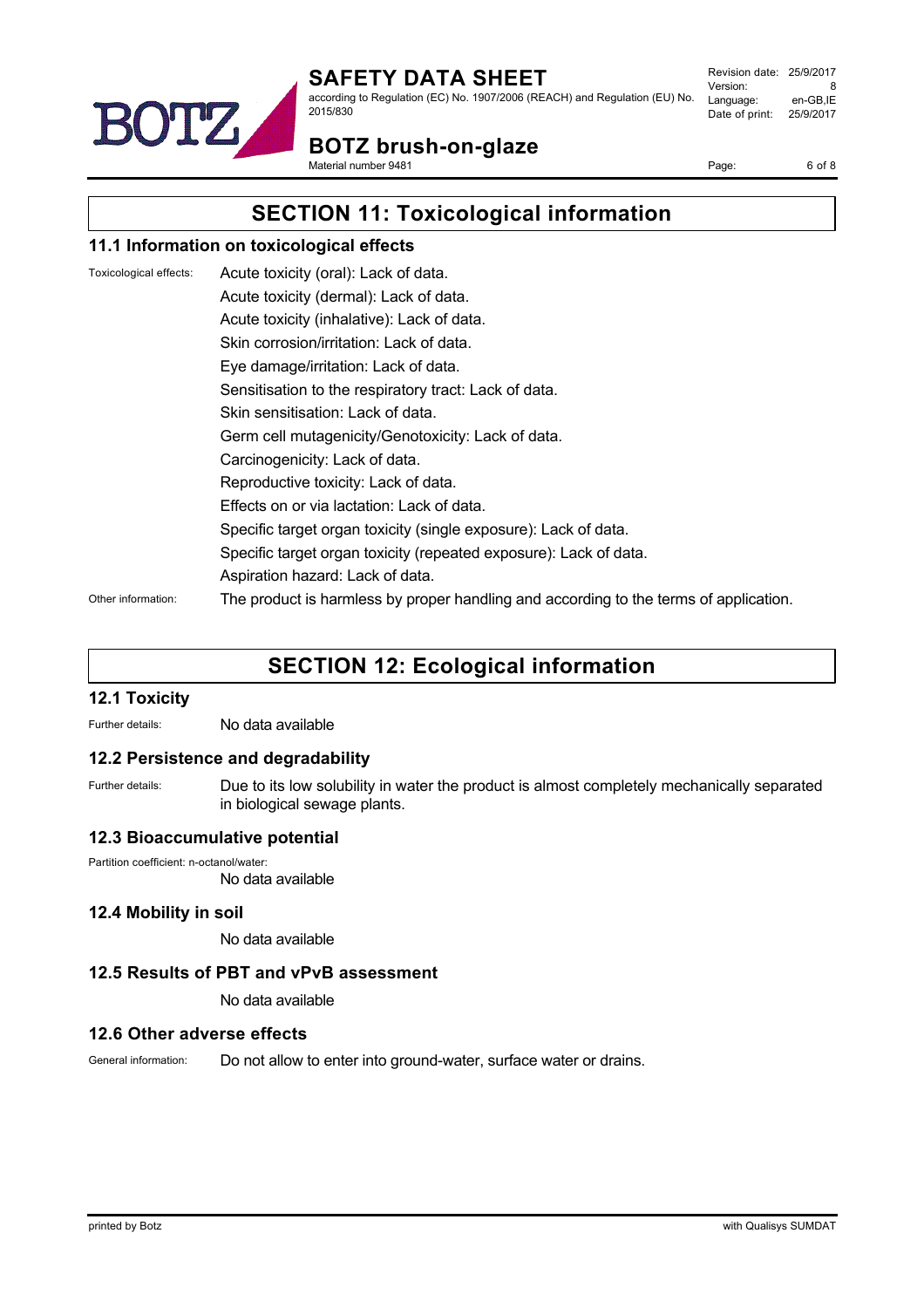

according to Regulation (EC) No. 1907/2006 (REACH) and Regulation (EU) No. 2015/830

Revision date: 25/9/2017 Version: 8<br>Language: en-GB.IE Language: Date of print: 25/9/2017

# **BOTZ brush-on-glaze**

Material number 9481

Page: 7 of 8

## **SECTION 13: Disposal considerations**

#### **13.1 Waste treatment methods**

#### **Product**

| Waste key number: | 08 02 03 = Aqueous suspensions containing ceramic materials. |
|-------------------|--------------------------------------------------------------|
| Recommendation:   | Dispose of waste according to applicable legislation.        |

#### **Contaminated packaging**

| Waste key number: | 15 01 02 = Plastic packaging                                |  |  |
|-------------------|-------------------------------------------------------------|--|--|
| Recommendation:   | Uncontaminated packaging may be treated as household waste. |  |  |
|                   | Non-contaminated packages may be recycled.                  |  |  |

## **SECTION 14: Transport information**

#### **14.1 UN number**

ADR/RID, IMDG, IATA-DGR:

not applicable

#### **14.2 UN proper shipping name**

ADR/RID, IMDG, IATA-DGR:

Not restricted

### **14.3 Transport hazard class(es)**

ADR/RID, IMDG, IATA-DGR: not applicable

### **14.4 Packing group**

ADR/RID, IMDG, IATA-DGR: not applicable

#### **14.5 Environmental hazards**

Marine pollutant: no

#### **14.6 Special precautions for user**

No dangerous good in sense of these transport regulations.

### **14.7 Transport in bulk according to Annex II of Marpol and the IBC Code**

No data available

### **SECTION 15: Regulatory information**

### **15.1 Safety, health and environmental regulations/legislation specific for the substance or mixture**

### **National regulations - Great Britain**

Hazchem-Code:

No data available